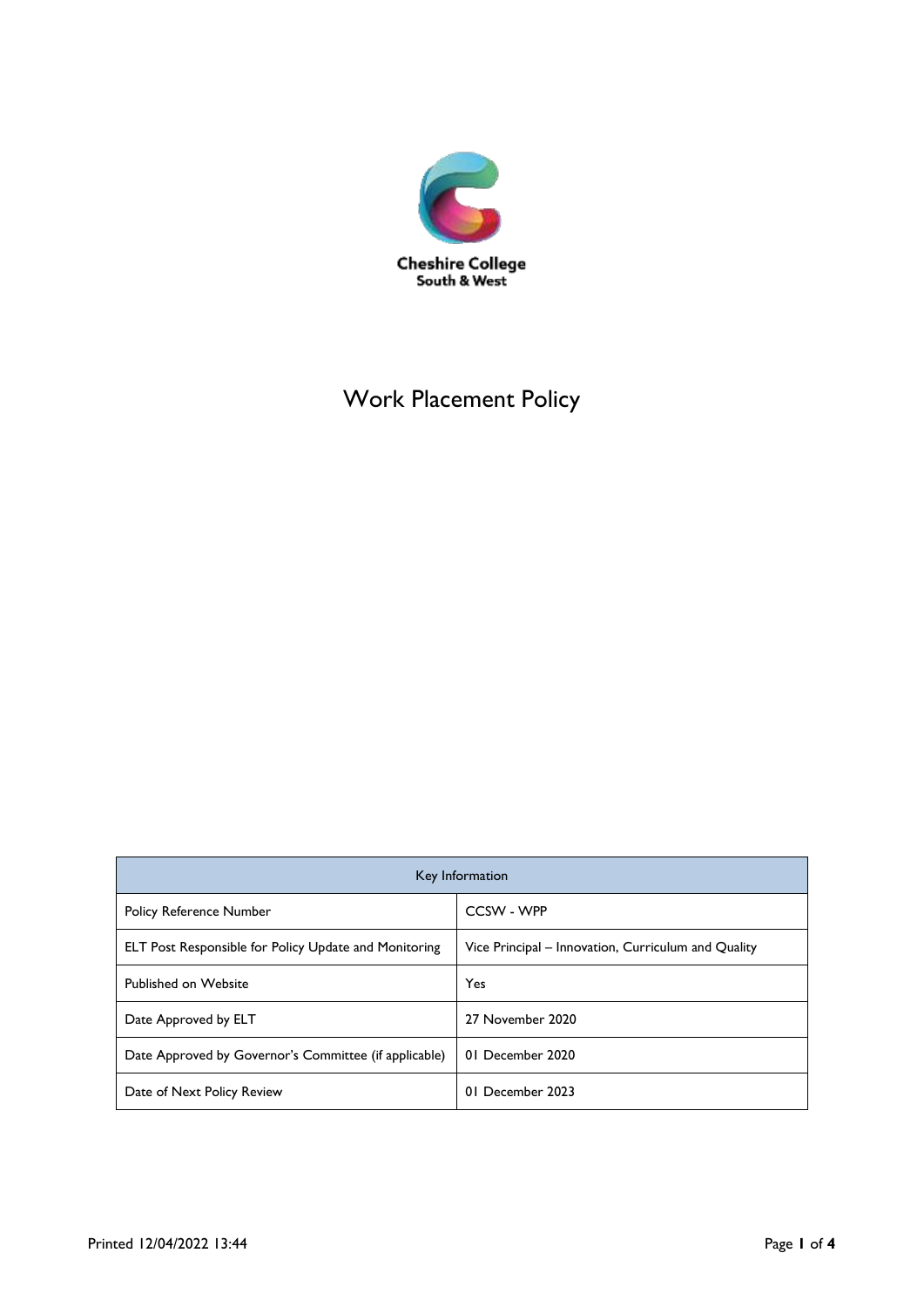## **1. Aim**

- 1.1. Introducing learners to the world of work helps them to understand the work environment, choose future careers or prepare for employment.
- 1.2. Work placement is defined as a placement on employers' premises in which a learner carries out a particular task or duty, or range of tasks or duties, like an employee would do, but with the emphasis on the learning aspects of the experience.
- 1.3. Work placement is an expected part of every 16-18 learner's study programme. During their study programme the requirement is that all learners undertake a minimum of 24 hours contact in a meaningful work placement.
- 1.4. An extended industry placement is a mandatory part of the new T Level framework. During their study programme each learner must undertake a minimum of 315 hours contact in a meaningful work placement.
- 1.5. The policy is informed by the Health and Safety Executive ('HSE') guidance on the provision of work placement opportunities for young people: [Young People and Work Placement.](http://www.hse.gov.uk/pubns/indg364.pdf)
- 1.6. The procedures for work placement are intended to ensure that work placement is delivered to a high standard, so that learners are safe. Placements need to be meaningful to achieve good learning outcomes, ensuring learners enjoy their time in the workplace. It is expected that everyone involved in organising, supporting and delivering work placements should adhere to these procedures.
- 1.7. The College's work experience employer partner has responsibility for ensuring that all work placements have a valid risk assessment completed before a learner attends their work placement. Employers will already be managing the risks in their workplaces and are best placed to assess whether or not any additional measures need to be taken for the learner who is joining them for the work placement.

## **2. Work Placement**

- 2.1 This policy and associated procedures apply to all 16-18 learners enrolled on a College programme, of any duration, and are informed by:
	- 2.2.1 Health and Safety at Work Act 1974
	- 2.2.2 Management of Health and Safety at Work Regulations 1999
	- 2.2.3 Education Act 2002
	- 2.2.4 Children Act 2004
	- 2.2.5 Safeguarding Vulnerable Groups Act 2006
	- 2.2.6 Working Together to Safeguard Children 2015
	- 2.2.7 Keeping Children Safe in Education 2018
	- 2.2.8 Ofsted Safeguarding children and young people and young vulnerable adults' policy 2015
	- 2.2.9 Every Child Matters Framework 2008
	- 2.2.10 Quality Standard for Work Placement (DCSF) 2009
- 2.2 Ensuring healthy and safe placements relies on close co-operation between employers, visiting tutors/lecturers, work-based supervisors and learners.
- 2.3 Once learners are on a work placement, they are regarded as employees. This means that the employer has the same duty of care towards them as any other member of their staff. Equally learners have the same responsibilities as any other employee, including compliance with the employer's health and safety rules.
- 2.4 Review of the suitability of a workplace is a critical element of the work placement procedures. An appropriate Risk Assessment needs to be completed for each work placement. Action on any point of concern should be timely and appropriate and written records should be kept. Following checklist confirmation and appropriate health and safety briefings, the learner can start their work placement.
- 2.5 In line with The Association of Employment and Learning Providers (AELP), learners are encouraged to find their own placement where possible, as this develops their skills in readiness for preparation for employment. It shows initiative and gives the employer a good first impression, show casing the learner's employability skills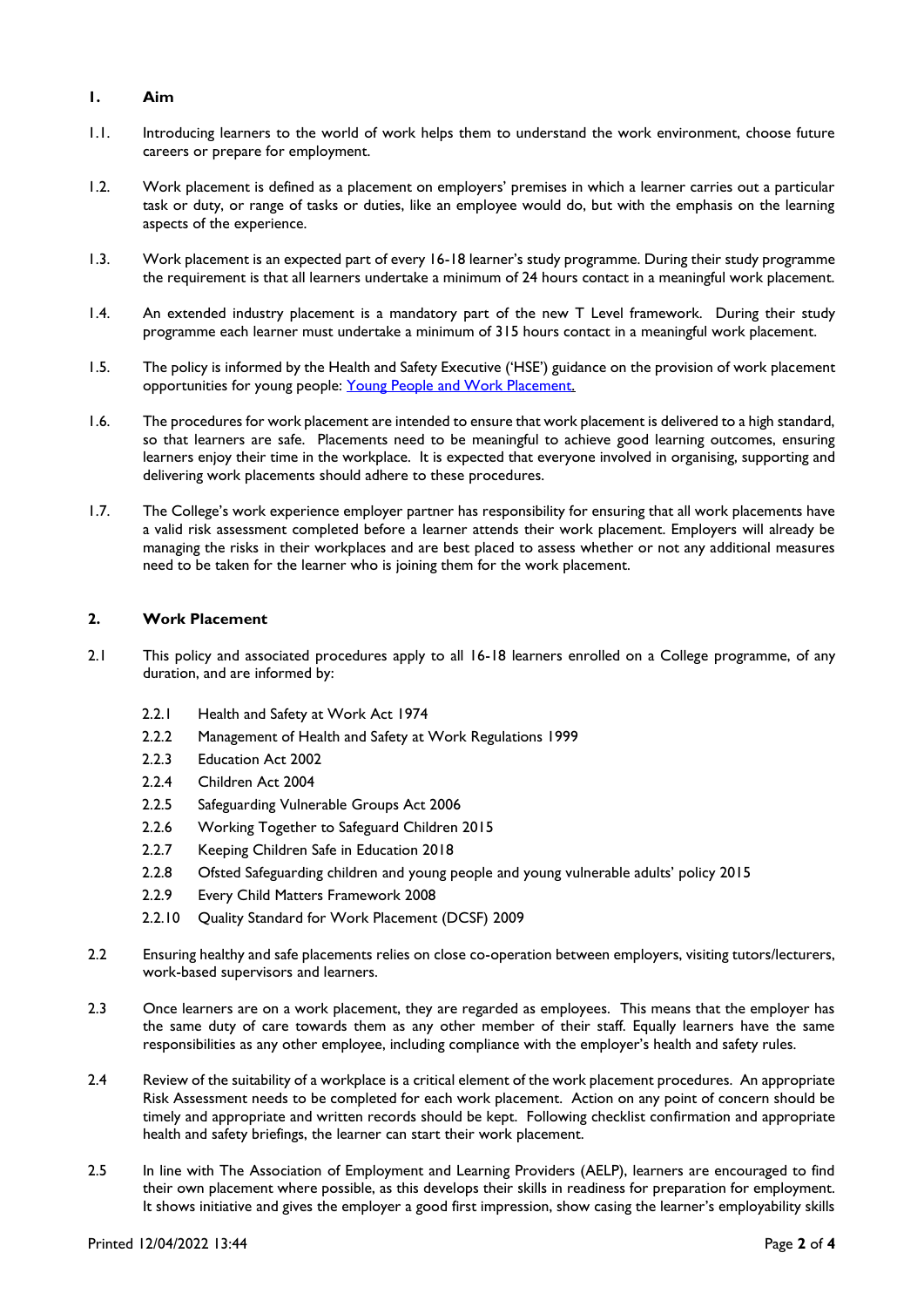and personal attributes. If successful, this may in turn lead to good references, employment, a traineeship, apprenticeship or useful networking opportunities for the future.

2.6 Learners should be made aware of what employers are looking for in any employee and will have to demonstrate that they are employable as a person, a team member and as a contributing member of the employer organisation.

### **3. Management of Extended Placements/Industry Placements**

- 3.1 The College will work in conjunction with key stakeholders to identify meaningful extended placements for learners who enrol to a T-level.
- 3.2 Extended placements will range between a minimum of 315 hours up to 450 hours over the duration of the T Level 2-year pathway.
- 3.3 All learners complete a Strengths, Weaknesses, Opportunities and Threats (SWOT) questionnaire before commencement using the Changing Education APP. key information such as learning aims and learner's aspirations will be evaluated to ensure the extended placement meets the needs of the learner. All the collected data will be captured on the Changing Education Connect CRM and be fully compliant with data protection regulations.
- 3.4 The management of extended placements sits with the Work Placement Team (WEX). The placement model includes three appraisals on-site with the employer. This will include an initial sign up and a meeting with the employer, plus an initial appraisal followed by a mid-point and end point appraisal to capture learners on-going progress and development.
- 3.5 Additional learner support needs will be identified during the profiling process when matching learners' aspirations with suitable employer stakeholder to ensure sustainability.
- 3.6 Any identified support requirements will be documented, and a pastoral support plan implemented in conjunction with the pastoral and WEX team.
- 3.7 Learners who have an Education Health and Care Plan (EHCP) will receive additional support from the learner support team, to ensure they are fully supported on their extended placement. This may include an assigned mentor e.g., signer for learners with a hearing impairment.
- 3.8 Regular meetings will be co-ordinated between the extended placement team, curriculum staff and industry stakeholders to monitor and evaluate extended placement opportunities, including feedback for continual development and to shape the curriculum.

#### **4. Guidance for College Staff**

- 4.1 Staff should refer to the Department for Education (DfE) published guidance. The step by step guide will assist the process of planning and delivering high quality work experience provision.
- 4.2 In the case of a critical incident, the College follows the latest Government guidance regarding WEX and Industry Placements for T Levels.
- 4.3 In order that learners are not disadvantaged due to a critical incident the Work Placement Team are developing a programme of meaningful Virtual Work Experience (VWEX) in conjunction with our key employer partners. We are developing procedures to monitor and track learners engagement to the programme.
- 4.4 Additional technological support tools have been developed through Microsoft Teams to make WEX and T Level information accessible and transparent to staff and learner stakeholders. This includes a central repository that holds all of the policies and processes and regular Government guidance updates.